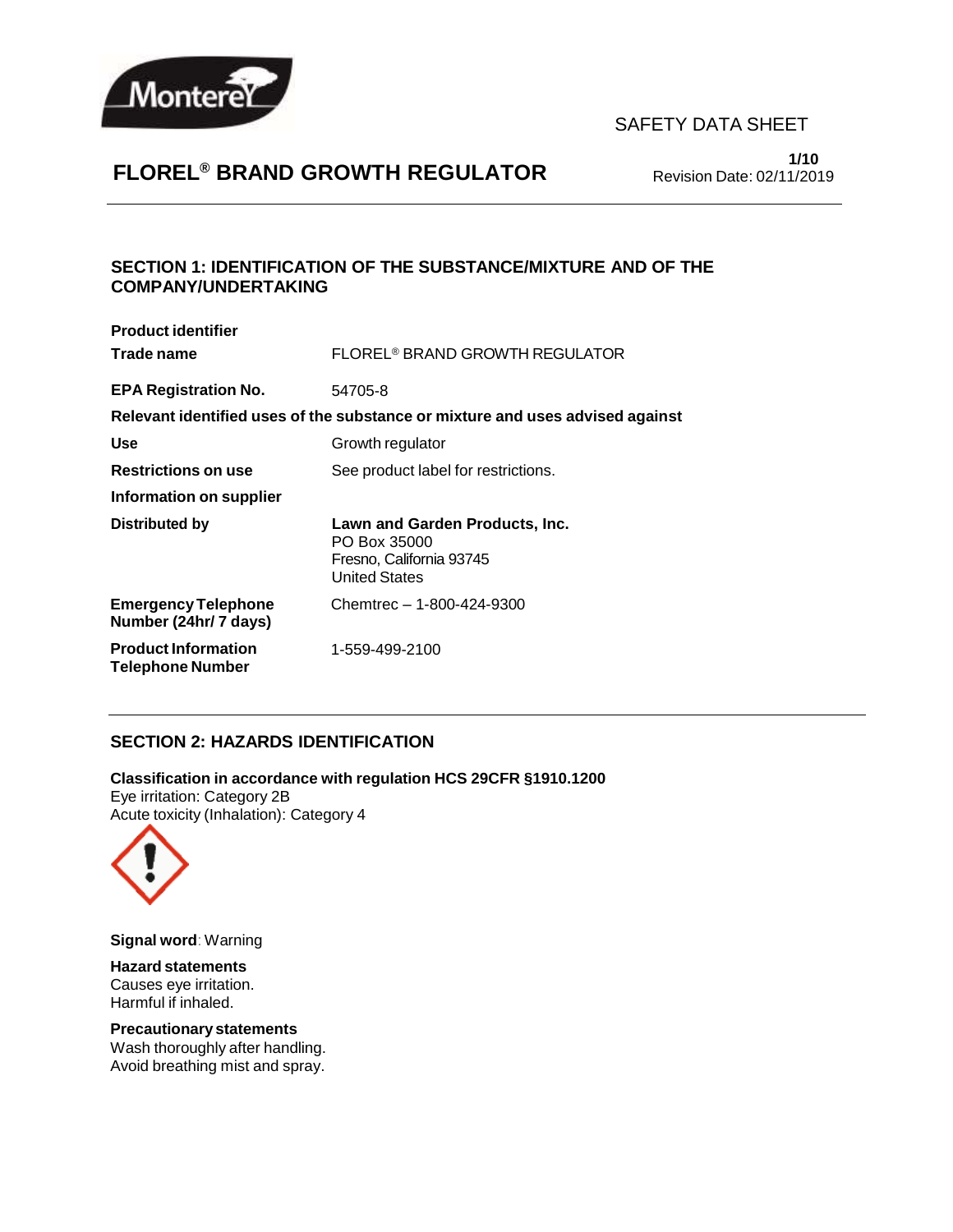

## **FLOREL® BRAND GROWTH REGULATOR**

**2/10** Revision Date: 02/11/2019

Use only outdoors or in a well-ventilated area. IF IN EYES: Rinse cautiously with water for several minutes. Remove contact lenses, if present and easy to do. Continue rinsing. If eye irritation persists: Get medical advice/ attention. IF INHALED: Remove person to fresh air and keep comfortable for breathing. Call a POISON CENTER/doctor/physician if you feel unwell.

#### **Other hazards**

No other hazards known.

#### **SECTION 3: COMPOSITION/INFORMATION ON INGREDIENTS**

| <b>Hazardous Component Name</b> | CAS-No.    | <b>Concentration %</b> |
|---------------------------------|------------|------------------------|
| Ethephon                        | 16672-87-0 | 3.90                   |

**Hazardous Component Name CAS-No. Concentration % by weight**

### **SECTION 4: FIRST AID MEASURES**

#### **Description of first aid measures**

| <b>General advice</b>                                                      | When possible, have the product container or label with you when<br>calling a poison control center or doctor or going for treatment.                                                                                                                                                                     |  |
|----------------------------------------------------------------------------|-----------------------------------------------------------------------------------------------------------------------------------------------------------------------------------------------------------------------------------------------------------------------------------------------------------|--|
| <b>Inhalation</b>                                                          | Move to fresh air. If person is not breathing, call 911 or an ambulance,<br>then give artificial respiration, preferably mouth-to-mouth if possible. Call<br>a physician or poison control center immediately.                                                                                            |  |
| <b>Skin contact</b>                                                        | Take off contaminated clothing and shoes immediately. Wash off<br>immediately with plenty of water for at least 15 minutes. Call a physician<br>or poison control center immediately.                                                                                                                     |  |
| Eye contact                                                                | Hold eye open and rinse slowly and gently with water for 15-20 minutes.<br>Remove contact lenses, if present, after the first 5 minutes, then<br>continue rinsing eye. Call a physician or poison control center<br>immediately.                                                                          |  |
| Ingestion                                                                  | Call a physician or poison control center immediately. Rinse out mouth<br>and give water in small sips to drink. DO NOT induce vomiting unless<br>directed to do so by a physician or poison control center. Never give<br>anything by mouth to an unconscious person. Do not leave victim<br>unattended. |  |
|                                                                            | Most important symptoms and effects, both acute and delayed                                                                                                                                                                                                                                               |  |
| <b>Symptoms</b>                                                            | No symptoms known or expected.                                                                                                                                                                                                                                                                            |  |
| Indication of any immediate medical attention and special treatment needed |                                                                                                                                                                                                                                                                                                           |  |
| <b>Risks</b>                                                               | Consideration should be given to the possibility that overexposure to<br>materials other than this product may have occurred.                                                                                                                                                                             |  |
| <b>Treatment</b>                                                           | Appropriate supportive and symptomatic treatment as indicated by the<br>patient's condition is recommended. There is no specific antidote.                                                                                                                                                                |  |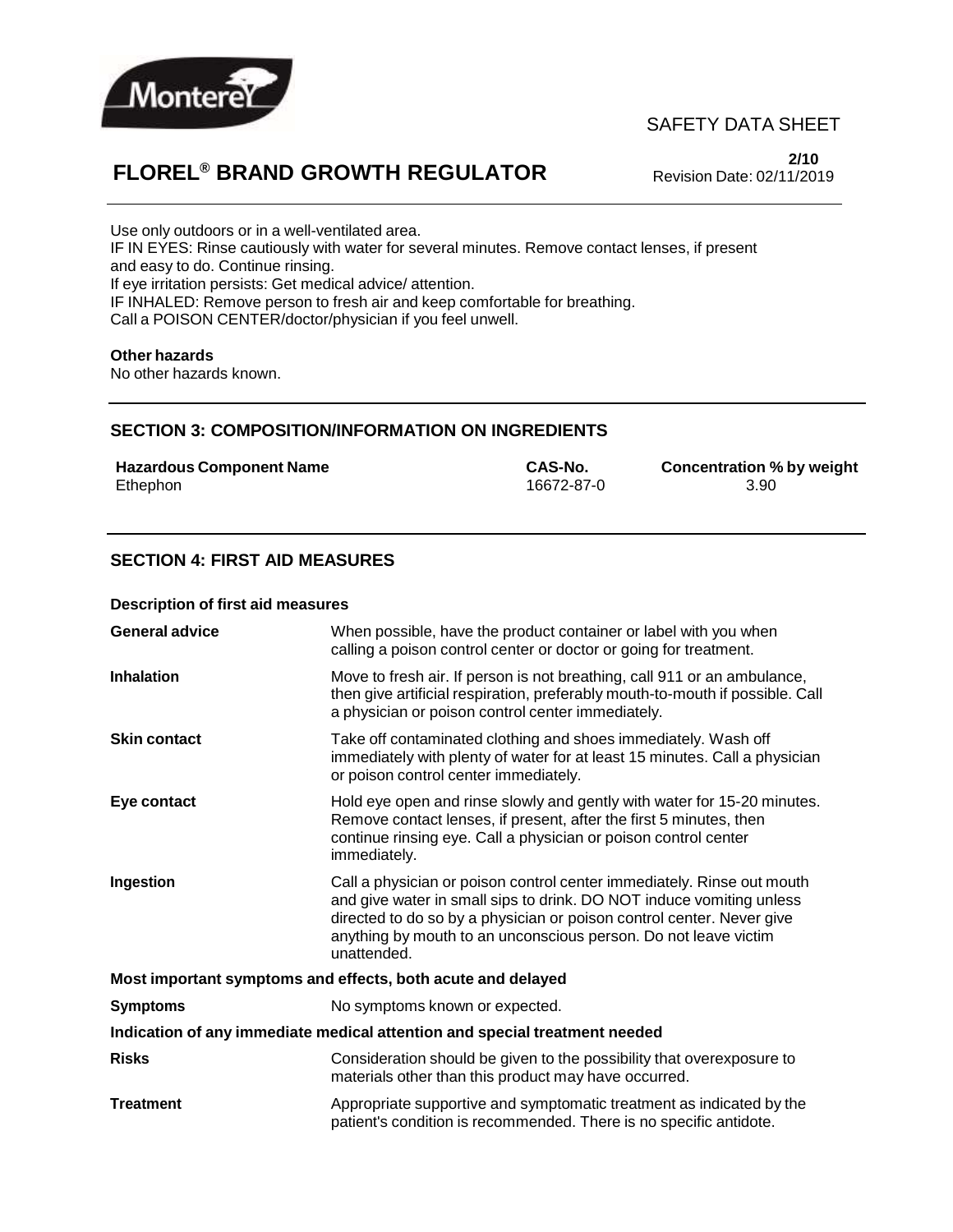

# **FLOREL® BRAND GROWTH REGULATOR**

**3/10** Revision Date: 02/11/2019

#### **SECTION 5: FIREFIGHTING MEASURES**

| <b>Extinguishing media</b>                                         |                                                                                                                                                                                                                                              |
|--------------------------------------------------------------------|----------------------------------------------------------------------------------------------------------------------------------------------------------------------------------------------------------------------------------------------|
| <b>Suitable</b>                                                    | Water spray, Foam, Carbon dioxide (CO2), Dry chemical                                                                                                                                                                                        |
| <b>Unsuitable</b>                                                  | None known.                                                                                                                                                                                                                                  |
| <b>Special hazards arising</b><br>from the substance or<br>mixture | Dangerous gases are evolved in the event of a fire.                                                                                                                                                                                          |
| <b>Advice for firefighters</b>                                     |                                                                                                                                                                                                                                              |
| <b>Special protective</b><br>equipment for fire-fighters           | Firefighters should wear NIOSH approved self-contained breathing<br>apparatus and full protective clothing.                                                                                                                                  |
| <b>Further information</b>                                         | Extinguishing measures to suit surroundings. Keep out of smoke. Fight<br>fire from upwind position. Cool closed containers exposed to fire with<br>water spray. Do not allow run-off from fire fighting to enter drains or<br>water courses. |
| <b>Flash point</b>                                                 | no data available                                                                                                                                                                                                                            |
| <b>Autoignition temperature</b>                                    | no data available                                                                                                                                                                                                                            |
| <b>Lower explosion limit</b>                                       | no data available                                                                                                                                                                                                                            |
| <b>Upper explosion limit</b>                                       | no data available                                                                                                                                                                                                                            |
| <b>Explosivity</b>                                                 | not applicable                                                                                                                                                                                                                               |
|                                                                    |                                                                                                                                                                                                                                              |

### **SECTION 6: ACCIDENTAL RELEASE MEASURES**

| Personal precautions, protective equipment and emergency procedures |                                                                                                                                                                                                                                                                                                                                             |  |
|---------------------------------------------------------------------|---------------------------------------------------------------------------------------------------------------------------------------------------------------------------------------------------------------------------------------------------------------------------------------------------------------------------------------------|--|
| <b>Precautions</b>                                                  | Keep unauthorized people away. Isolate hazard area. Avoid contact<br>with spilled product or contaminated surfaces.                                                                                                                                                                                                                         |  |
| Methods and materials for containment and cleaning up               |                                                                                                                                                                                                                                                                                                                                             |  |
| Methods for cleaning up                                             | Recover the product by pumping, suction or absorption using a dry and<br>inert absorbent clay. Collect and transfer the product into a properly<br>labelled and tightly closed container. Clean contaminated floors and<br>objects thoroughly, observing environmental regulations.<br>Decontaminate tools and equipment following cleanup. |  |
| <b>Additional advice</b>                                            | Use personal protective equipment. Do not allow to enter soil,<br>waterways or waste water canal.                                                                                                                                                                                                                                           |  |
| Reference to other sections                                         | Information regarding safe handling, see section 7.<br>Information regarding personal protective equipment, see section 8.<br>Information regarding waste disposal, see section 13.                                                                                                                                                         |  |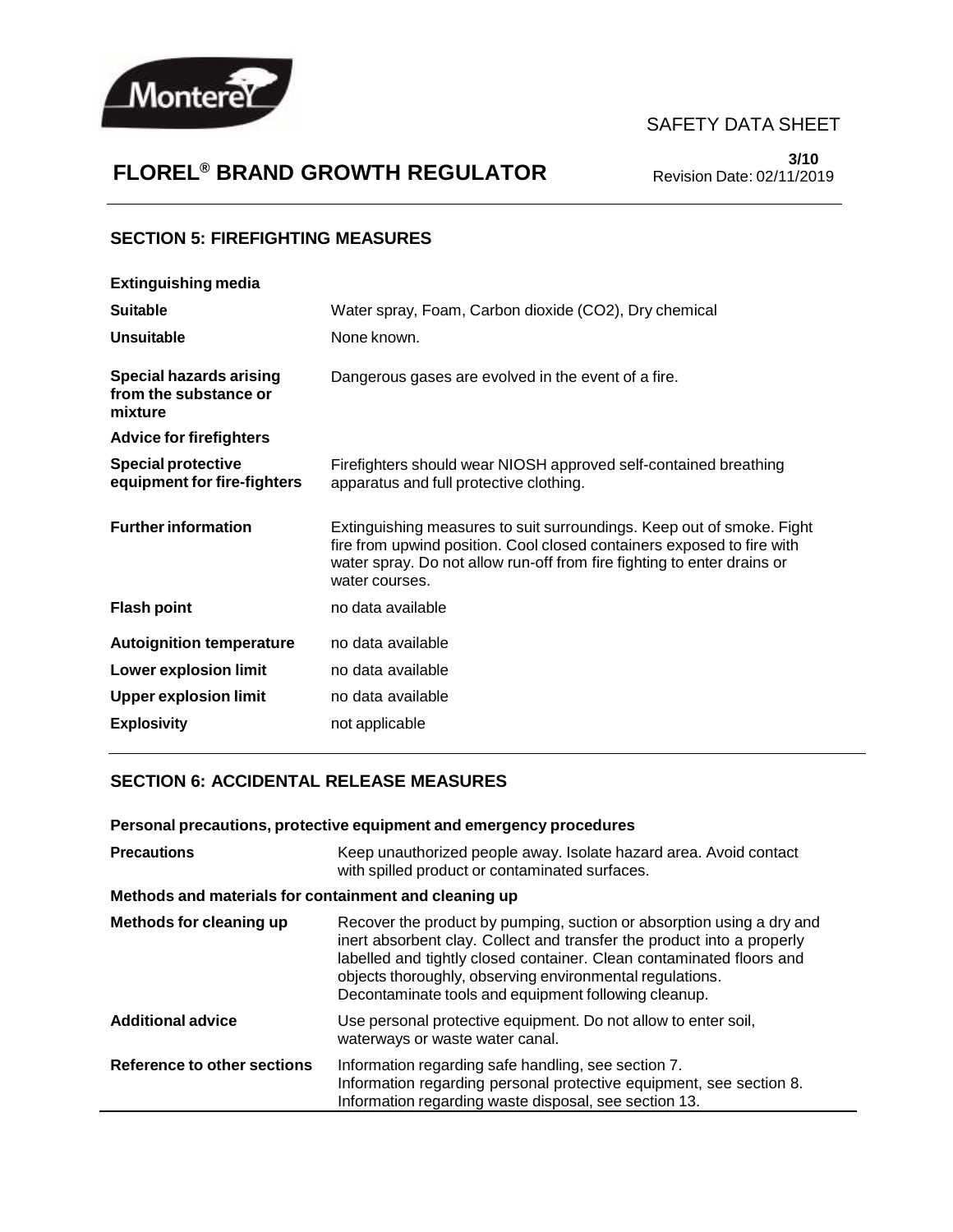

# **FLOREL® BRAND GROWTH REGULATOR**

**4/10** Revision Date: 02/11/2019

#### **SECTION 7: HANDLING AND STORAGE**

#### **Precautions for safe handling**

| Advice on safe handling                          | Use only in area provided with appropriate exhaust ventilation. Handle<br>and open container in a manner as to prevent spillage.                                                                                                                                                                                                                                                                                                              |
|--------------------------------------------------|-----------------------------------------------------------------------------------------------------------------------------------------------------------------------------------------------------------------------------------------------------------------------------------------------------------------------------------------------------------------------------------------------------------------------------------------------|
| Hygiene measures                                 | Wash hands thoroughly with soap and water after handling and before<br>eating, drinking, chewing gum, using tobacco, using the toilet or<br>applying cosmetics.<br>Remove Personal Protective Equipment (PPE) immediately after<br>handling this product. Remove soiled clothing immediately and clean<br>thoroughly before using again. Before removing gloves clean them with<br>soap and water. Wash thoroughly and put on clean clothing. |
|                                                  | Conditions for safe storage, including any incompatibilities                                                                                                                                                                                                                                                                                                                                                                                  |
| Requirements for storage<br>areas and containers | Store in a cool, dry place and in such a manner as to prevent cross<br>contamination with other crop protection products, fertilizers, food, and<br>feed. Store in original container and out of the reach of children,                                                                                                                                                                                                                       |

preferably in a locked storage area.

#### **SECTION 8: EXPOSURE CONTROLS/PERSONAL PROTECTION**

#### **Control parameters**

| <b>Components</b> | CAS-No.    | <b>Control parameters</b> | <b>Update</b> | <b>Basis</b> |
|-------------------|------------|---------------------------|---------------|--------------|
| Ethephon          | 16672-87-0 | $1.4 \,\mathrm{mq/m}$     |               | OES BCS*     |
|                   |            | (OES BCS)                 |               |              |

\*OES BCS: Internal Bayer CropScience "Occupational Exposure Standard"

#### **Exposure controls**

#### **Personal protective equipment**

In normal use and handling conditions please refer to the label and/or leaflet. In all other cases the

following recommendations would apply. **Respiratoryprotection** When respirators are required, select NIOSH approved equipment based on actual or potential airborne concentrations and in accordance with the appropriate regulatory standards and/or industry recommendations. Under conditions immediately dangerous to life or health, or emergency conditions with unknown concentrations, use a full-face positive pressure air-supplied respirator equipped with an emergency escape air supply unit or use a self-contained breathing apparatus unit. **Hand protection** Chemical-resistant gloves made of waterproof material such as neoprene, butyl rubber, barrier laminate or nitrile rubber. **Eye protection** Tightly fitting safety goggles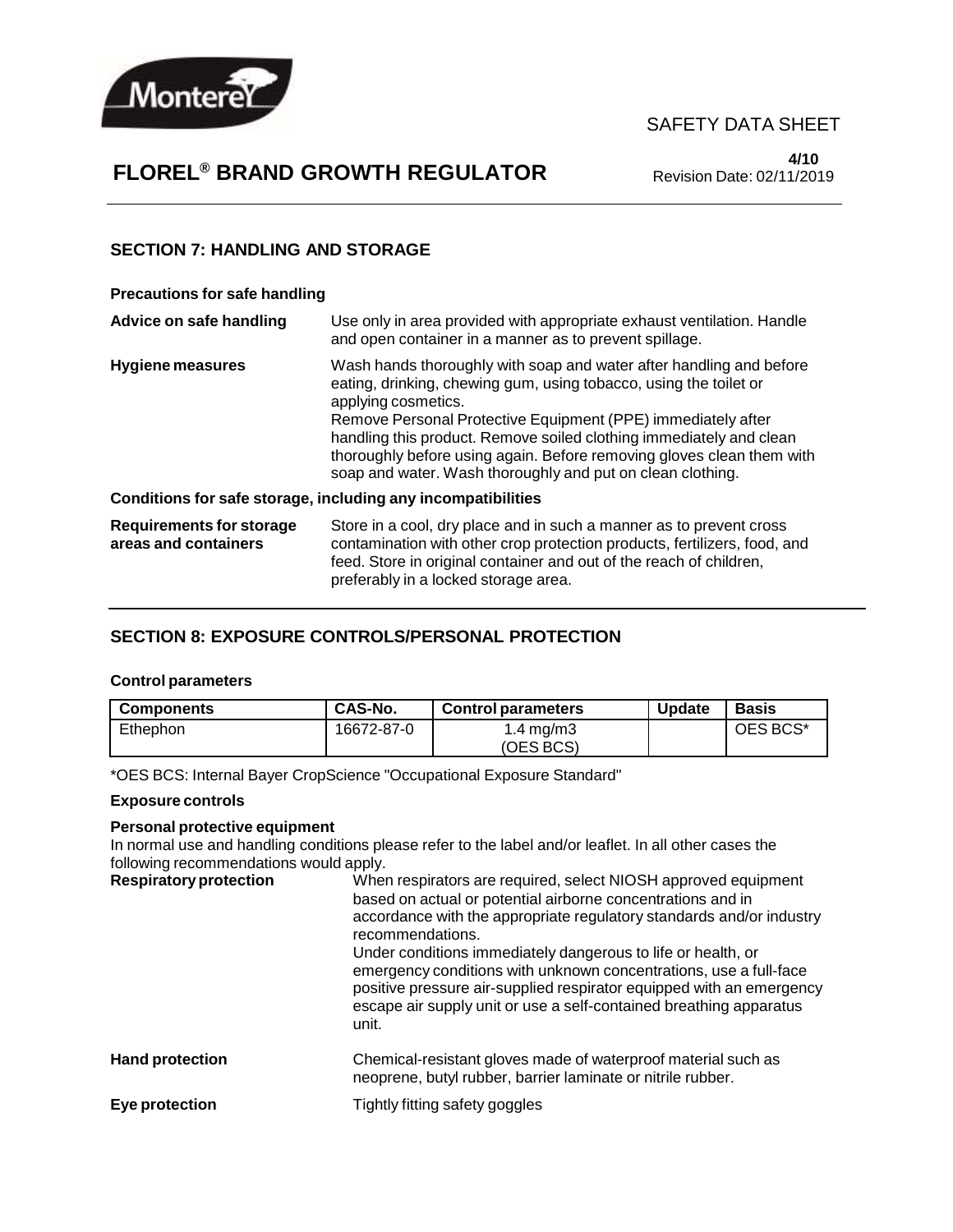

# **FLOREL® BRAND GROWTH REGULATOR**

**5/10** Revision Date: 02/11/2019

| Skin and body protection           | Wear long-sleeved shirt and long pants and shoes plus socks.                                                                                                                                          |
|------------------------------------|-------------------------------------------------------------------------------------------------------------------------------------------------------------------------------------------------------|
| <b>General protective measures</b> | Follow manufacturer's instructions for cleaning/maintaining PPE. If<br>no such instructions for washables, use detergent and warm/tepid<br>water.<br>Keep and wash PPE separately from other laundry. |

## **SECTION 9. PHYSICAL AND CHEMICAL PROPERTIES**

| colourless to light brown                    |
|----------------------------------------------|
| liquid, clear                                |
| none                                         |
| no data available                            |
| 2.6 at 1 % (23 °C)<br>(as aqueous solution)  |
| no data available                            |
| no data available                            |
| ca. 1.02 g/cm <sup>3</sup> at 20 $\mathbb C$ |
| no data available                            |
| $0 \text{ C}$ / 32 F<br>no data available    |
| soluble                                      |
| not applicable                               |
| $170 \text{ }^{\circ}$                       |
| no data available                            |
| no data available                            |
| no data available                            |
| no data available                            |
| no data available                            |
| no data available                            |
| not applicable                               |
|                                              |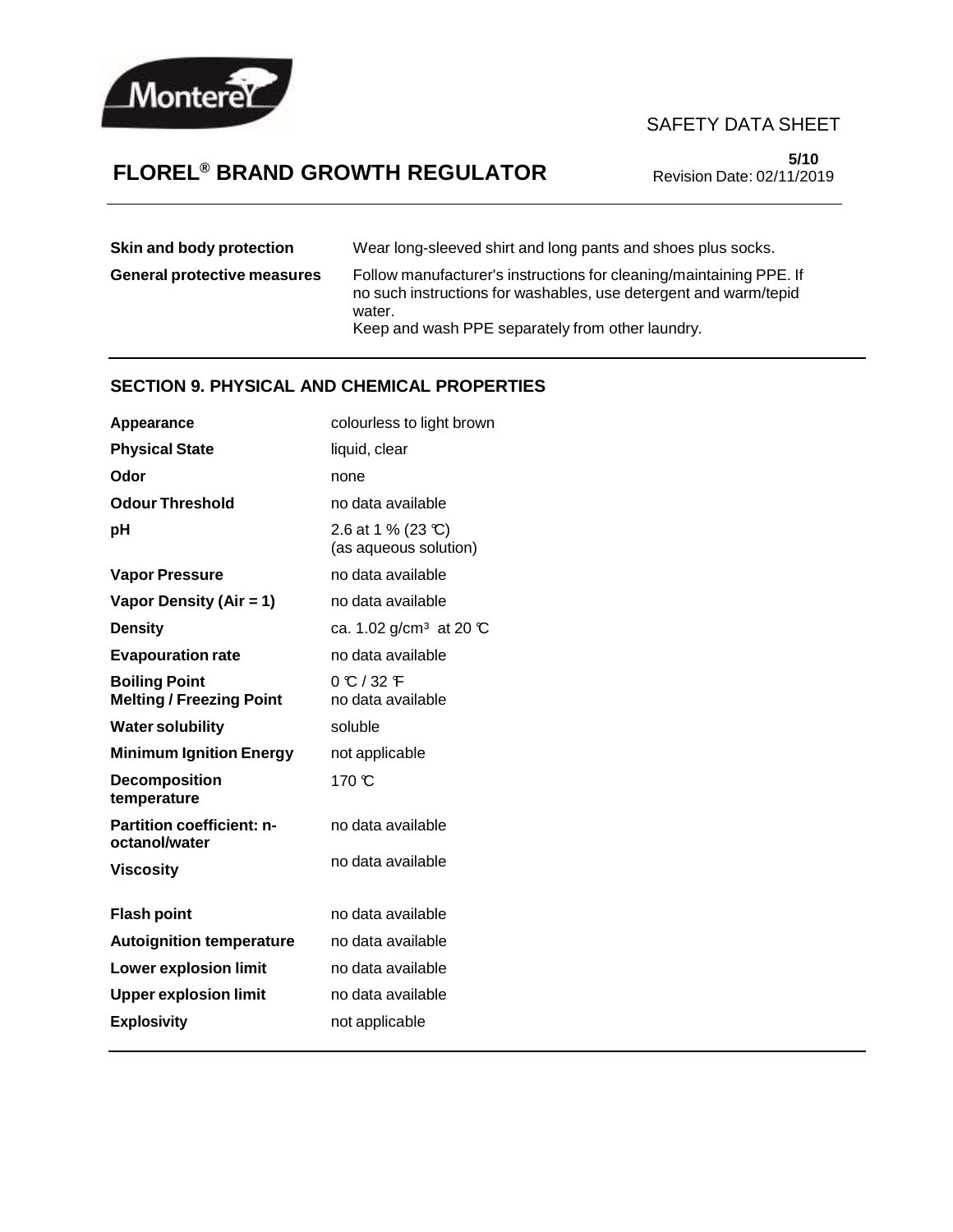

# **FLOREL® BRAND GROWTH REGULATOR**

**6/10** Revision Date: 02/11/2019

### **SECTION 10: STABILITY AND REACTIVITY**

| <b>Reactivity</b>                            |                                                                                     |
|----------------------------------------------|-------------------------------------------------------------------------------------|
| <b>Thermal decomposition</b>                 | 170 $\mathcal{C}$                                                                   |
| <b>Chemical stability</b>                    | Stable under recommended storage conditions.                                        |
| <b>Possibility of hazardous</b><br>reactions | No dangerous reaction known under conditions of normal use.                         |
| <b>Conditions to avoid</b>                   | Elevated temperatures                                                               |
| Incompatible materials                       | Zinc, Strong bases, Strong acids, Strong oxidizing agents, Mild steel,<br>Aluminium |
| Hazardous decomposition<br>products          | No decomposition products expected under normal conditions of use.                  |

## **SECTION 11: TOXICOLOGICAL INFORMATION**

| <b>Exposure routes</b>          | Eye contact, Skin Absorption, Ingestion, Inhalation |
|---------------------------------|-----------------------------------------------------|
| <b>Immediate Effects</b><br>Eve | Moderate eye irritation.                            |
| <b>Skin</b>                     | Harmful if absorbed through skin.                   |

#### **Information on toxicological effects**

| <b>Acute oral toxicity</b>       | LD50 (rat) $> 5,000$ mg/kg                                                      |
|----------------------------------|---------------------------------------------------------------------------------|
| <b>Acute inhalation toxicity</b> | LC50 (rat) 4.52 mg/l<br>Exposure time: 4 h                                      |
|                                  | LC50 (rat) 18.08 mg/l<br>Exposure time: 1 h<br>Extrapolated from the 4 hr LC50. |
| <b>Acute dermal toxicity</b>     | LD50 (rabbit) $> 2,000$ mg/kg                                                   |
| <b>Skin irritation</b>           | No skin irritation (rabbit)                                                     |
| Eye irritation                   | Minimally irritating. (rabbit)                                                  |
| Sensitisation                    | Non-sensitizing. (guinea pig)                                                   |
|                                  |                                                                                 |

#### **Assessment repeated dose toxicity**

Ethephon did not cause specific target organ toxicity in experimental animal studies.

#### **Assessment mutagenicity**

Ethephon was not mutagenic or genotoxic in a battery of in vitro and in vivo tests.

#### **Assessment carcinogenicity**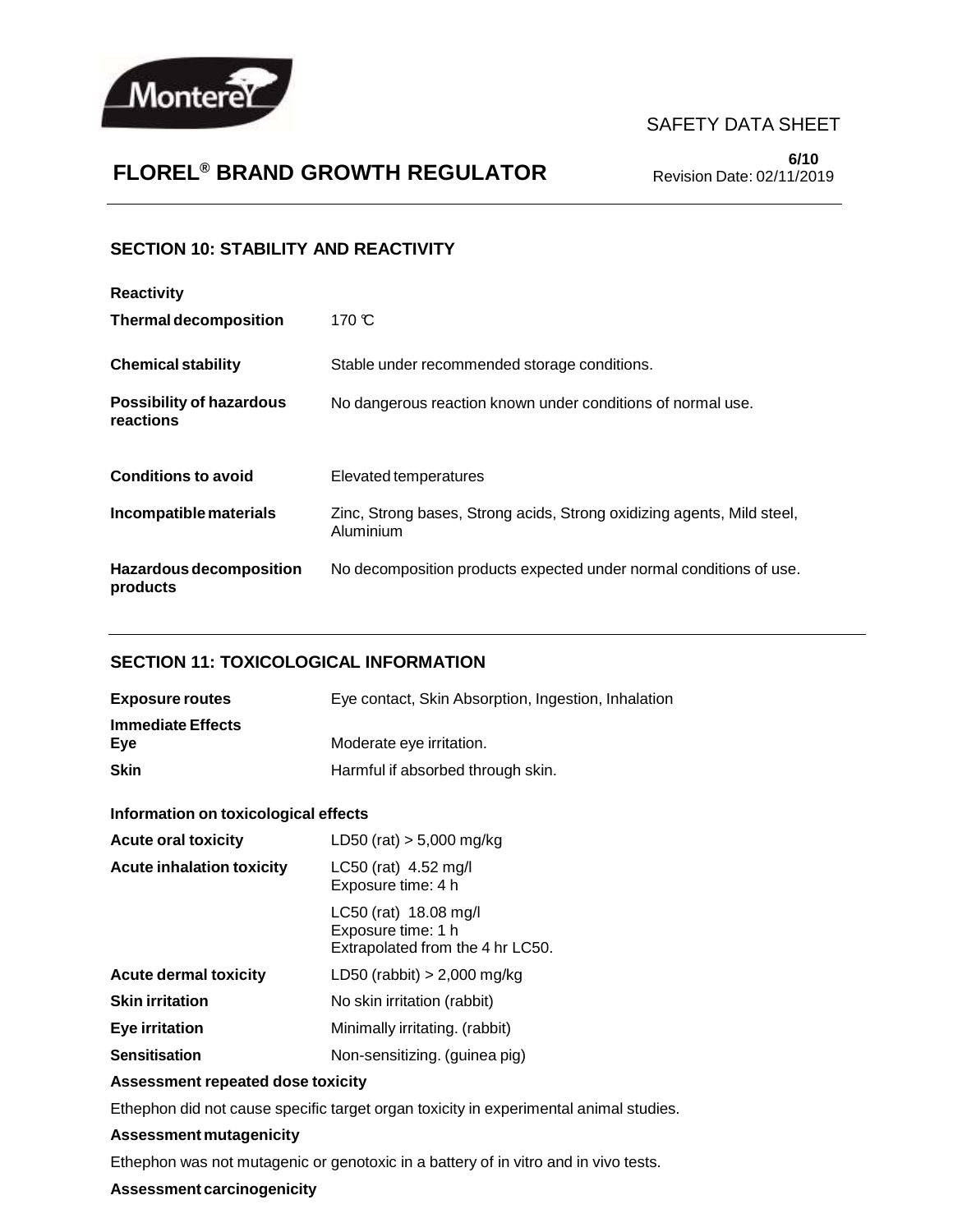

**7/10** Revision Date: 02/11/2019

# **FLOREL® BRAND GROWTH REGULATOR**

Ethephon was not carcinogenic in lifetime feeding studies in rats and mice.

#### **ACGIH**

None.

**NTP**

None.

**IARC**

None.

**OSHA**

None.

#### **Assessment toxicity to reproduction**

Ethephon did not cause reproductive toxicity in a two-generation study in rats.

#### **Assessment developmental toxicity**

Ethephon did not cause developmental toxicity in rats and rabbits.

#### **Further information**

Only acute toxicity studies have been performed on the formulated product. The non-acute information pertains to the active ingredient(s).

#### **SECTION 12: ECOLOGICAL INFORMATION**

| <b>Biodegradability</b>          | Ethephon:<br>not rapidly biodegradable                                                                                                                                                                                                                                                                                                                                                                                                                             |  |
|----------------------------------|--------------------------------------------------------------------------------------------------------------------------------------------------------------------------------------------------------------------------------------------------------------------------------------------------------------------------------------------------------------------------------------------------------------------------------------------------------------------|--|
| Koc                              | Ethephon: Koc: 2540                                                                                                                                                                                                                                                                                                                                                                                                                                                |  |
| <b>Bioaccumulation</b>           | Ethephon:<br>Does not bioaccumulate.                                                                                                                                                                                                                                                                                                                                                                                                                               |  |
| <b>Mobility in soil</b>          | Ethephon: Slightly mobile in soils                                                                                                                                                                                                                                                                                                                                                                                                                                 |  |
| <b>Environmental precautions</b> | Do not allow to get into surface water, drains and ground water.<br>Do not apply directly to water, to areas where surface water is present<br>or to intertidal areas below the mean high water mark.<br>Do not contaminate surface or ground water by cleaning equipment or<br>disposal of wastes, including equipment wash water.<br>Drift or runoff from treated areas may adversely affect non-target plants.<br>Apply this product as specified on the label. |  |

#### **SECTION 13: DISPOSAL CONSIDERATIONS**

**Waste treatment methods**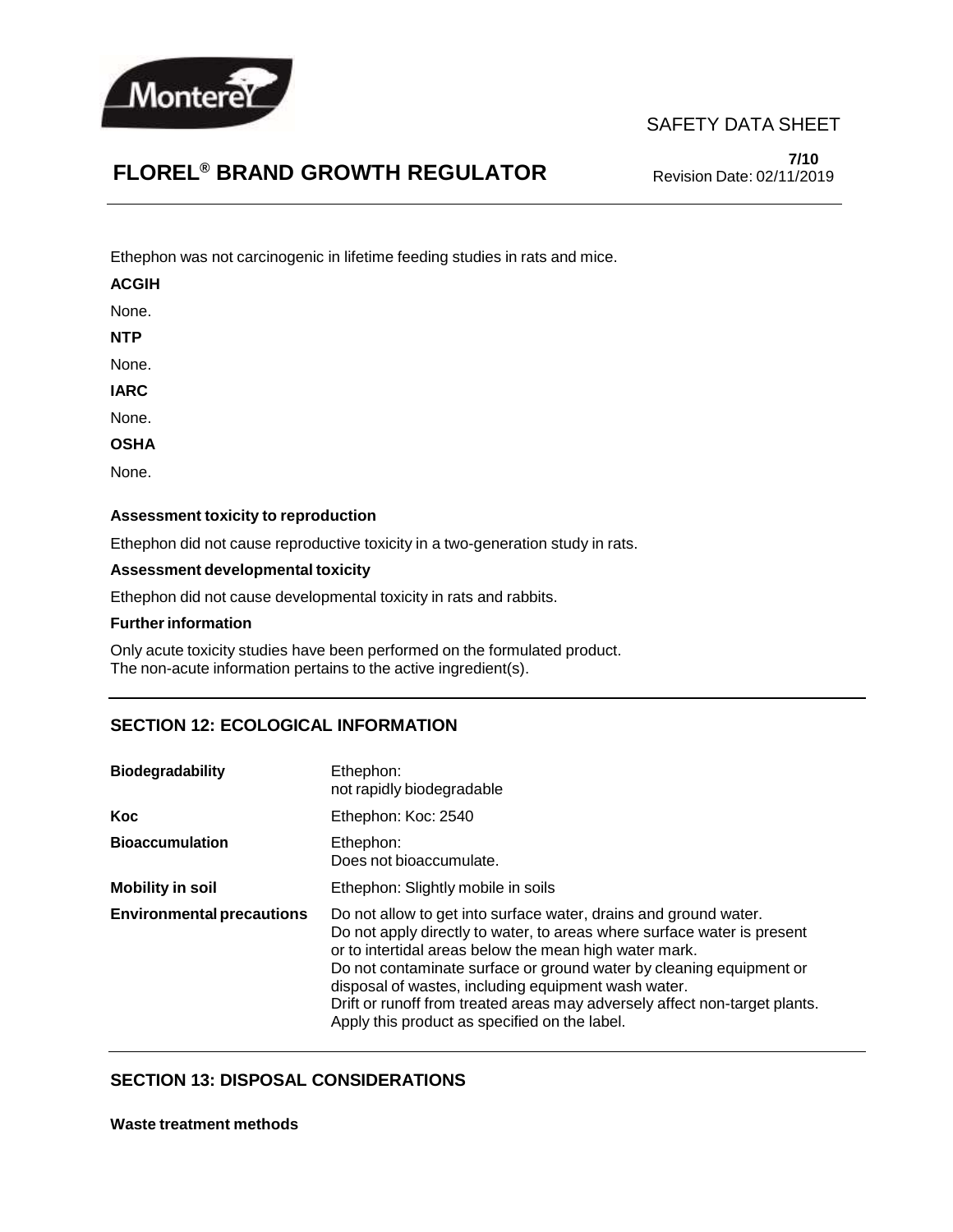

# **FLOREL® BRAND GROWTH REGULATOR**

**8/10** Revision Date: 02/11/2019

| <b>Product</b>                | Do not contaminate water, food, or feed by disposal.<br>Pesticide, spray mixture or rinse water that cannot be used according to<br>label instructions may be disposed of on site or at an approved waste<br>disposal facility.<br>Dispose in accordance with all local, state/provincial and federal<br>regulations.<br>Follow advice on product label and/or leaflet.                                         |
|-------------------------------|-----------------------------------------------------------------------------------------------------------------------------------------------------------------------------------------------------------------------------------------------------------------------------------------------------------------------------------------------------------------------------------------------------------------|
| <b>Contaminated packaging</b> | Do not re-use empty containers.<br>Triple rinse containers.<br>Completely empty container into application equipment, then dispose of<br>empty container in a sanitary landfill, by incineration or by other<br>procedures approved by state/provincial and local authorities.<br>If burned, stay out of smoke.                                                                                                 |
| <b>RCRA</b> Information       | Characterization and proper disposal of this material as a special or<br>hazardous waste is dependent upon Federal, State and local laws and<br>are the user's responsibility. RCRA classification may apply.<br>When and if this material is determined to be a waste, if discarded, this<br>material will carry RCRA waste code(s) <b>NON-RCRA</b> .<br>State and local laws may vary and must be considered. |

#### **SECTION 14: TRANSPORT INFORMATION**

According to national and international transport regulations this material is not classified as dangerous goods / hazardous material.

Freight Classification: Inhibitors, Modifiers or Regulators, Plant Growth, Liquid. NMFC 101685, LTL Class 65

#### **SECTION 15: REGULATORY INFORMATION**

**EPA Registration No.** 54705-8 **US Federal Regulations TSCA list** None. **US. Toxic Substances Control Act (TSCA) Section 12(b) Export Notification (40 CFR 707, Subpt D)** None. **SARA Title III - Section 302 - Notification and Information** None. **SARA Title III - Section 313 - Toxic Chemical Release Reporting** None. **US States Regulatory Reporting CA Prop65** This product does not contain any substances known to the State of California to cause cancer.

This product does not contain any substances known to the State of California to cause reproductive harm.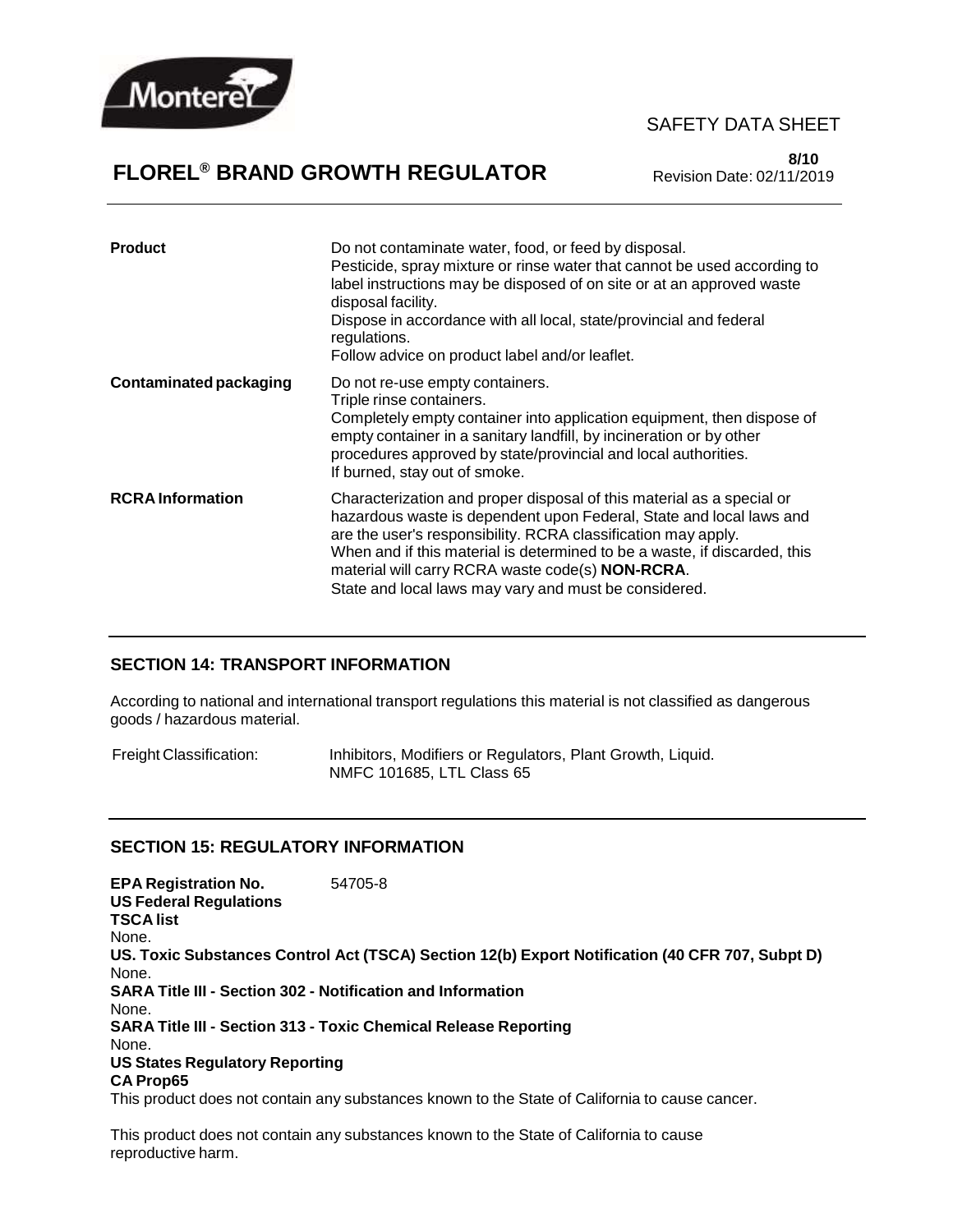

# **FLOREL® BRAND GROWTH REGULATOR**

**9/10** Revision Date: 02/11/2019

**US State Right-To-Know Ingredients** None.

**Canadian Regulations Canadian Domestic Substance List** None.

**Environmental CERCLA** None. **Clean Water Section 307 Priority Pollutants** None. **Safe Drinking Water Act Maximum Contaminant Levels** None.

#### **EPA/FIFRAInformation:**

This chemical is a pesticide product registered by the Environmental Protection Agency and is subject to certain labeling requirements under federal pesticide law. These requirements differ from the classification criteria and hazard information required for safety data sheets, and for workplace labels of non-pesticide chemicals. Following is the hazard information required on the pesticide label:

| Signal word:              | Caution!                                                                                                                                                          |
|---------------------------|-------------------------------------------------------------------------------------------------------------------------------------------------------------------|
| <b>Hazard statements:</b> | Harmful if absorbed through skin.<br>Causes eye irritation.<br>Avoid contact with skin, eyes and clothing.<br>Wash thoroughly with soap and water after handling. |

#### **SECTION 16: OTHER INFORMATION**

#### **Abbreviations and acronyms**

| 49CFR         | Code of Federal Regulations, Title 49                            |
|---------------|------------------------------------------------------------------|
| ACGIH         | US. ACGIH Threshold Limit Values                                 |
| CAS-Nr.       | <b>Chemical Abstracts Service number</b>                         |
| <b>EINECS</b> | European inventory of existing commercial substances             |
| <b>ELINCS</b> | European list of notified chemical substances                    |
| <b>IARC</b>   | US. IARC Monographs on Occupational Exposures to Chemical Agents |
| IATA          | International Air Transport Association                          |
| <b>IMDG</b>   | International Maritime Dangerous Goods                           |
| N.O.S.        | Not otherwise specified                                          |
| NTP           | US. National Toxicology Program (NTP) Report on Carcinogens      |
| OECD          | Organization for Economic Co-operation and Development           |
| TDG.          | <b>Transportation of Dangerous Goods</b>                         |
| <b>TWA</b>    | Time weighted average                                            |
| UN.           | <b>United Nations</b>                                            |
| <b>WHO</b>    | World Health Organization                                        |